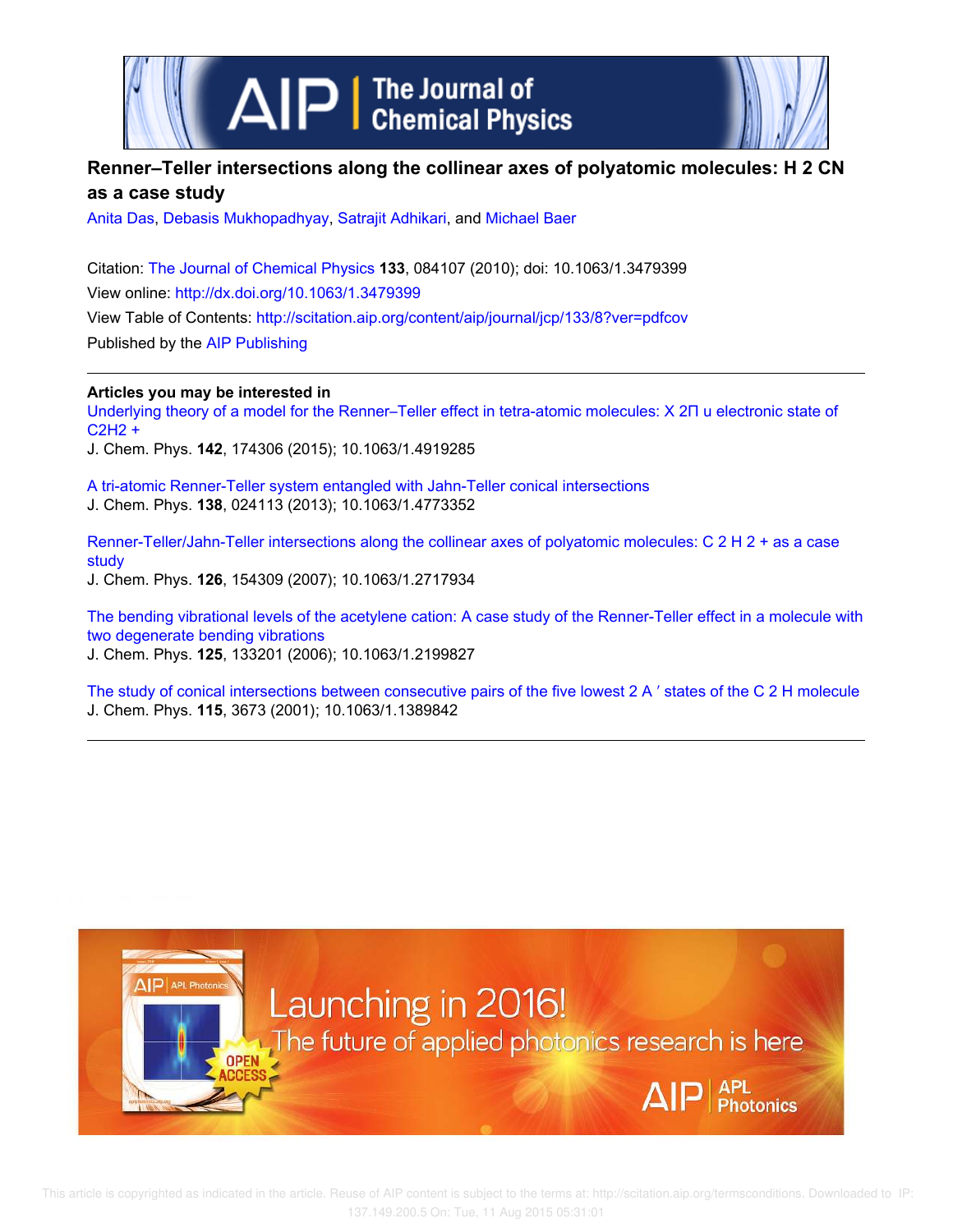# **Renner–Teller intersections along the collinear axes of polyatomic molecules: H2CN as a case study**

Anita Das,<sup>1</sup> Debasis Mukhopadhyay,<sup>1,a)</sup> Satrajit Adhikari,<sup>2</sup> and Michael Baer<sup>3,b)</sup><br><sup>1</sup>Department of Chemistry, University of Calcutta, Kolkata 700 009, India <sup>2</sup>*Department of Physical Chemistry, Indian Association for Cultivation of Science,*

*Jadavpur, Kolkata 700 032, India* 3

*The Fritz Haber Research Center for Molecular Dynamics, The Hebrew University of Jerusalem, Jerusalem 91904, Israel*

(Received 20 April 2010; accepted 26 July 2010; published online 31 August 2010)

The tetra-atomic  $C_2H_2^+$  cation is known to form Renner–Teller-type intersections along its collinear axis. Not too long ago, we studied the nonadiabatic coupling terms (NACTs) of this molecule  $[G, J. Halász *et al.*, J. Chem. Phys.  $126, 154309 (2007)$ ] and revealed two kinds of intersections. (i)$ By employing one of the hydrogens as a test particle, we revealed the fact that indeed the corresponding (angular) NACTs produce topological (Berry) phases that are equal to  $2\pi$ , which is a result anticipated in the case of Renner–Teller intersections. (ii) However, to our big surprise, repeating this study when one of the atoms (in this case a hydrogen) is shifted from the collinear arrangement yields for the corresponding topological phase a value that equals  $\pi$  (and not  $2\pi$ ). In other words, shifting (even slightly) one of the atoms from the collinear arrangement causes the intersection to change its character and become a Jahn–Teller intersection. This somewhat unexpected novel result was later further analyzed and confirmed by other groups [e.g., T. Vertesi and R. Englman, J. Phys.  $B$  41,  $025102$   $(2008)$ ]. The present article is devoted to another tetra-atomic molecule, namely, the H<sub>2</sub>CN molecule, which just like the  $C_2H_2^+$  ion, is characterized by Renner–Teller intersections along its collinear axis. Indeed, we revealed the existence of Renner– Teller intersections along the collinear axis, but in contrast to the  $C_2H_2^+$  case a shift of one atom from the collinear arrangement did not form Jahn–Teller intersections. What we found instead is that the noncollinear molecule was not affected by the shift and kept its Renner–Teller character. Another issue treated in this article is the extension of (the two-state) Berry (topological) phase to situations with numerous strongly interacting states. So far the relevance of the Berry phase was tested for systems characterized by two *isolated* interacting states, although it is defined for any number of interacting states  $[M, V.$  Berry, Proc. R. Soc. London, Ser. A  $392$ , 45  $(1984)$ ]. We intend to show how to overcome this limitation and get a valid, fully justified definition of a Berry phase for an isolated system of any number of interacting states (as is expected). © 2010 American Institute of *Physics*. doi:10.1063/1.3479399

## **I. INTRODUCTION**

In a recent series of studies of tri- and tetra-atomic molecules, we considered the Renner-Teller (RT) effect as a topological phenomenon caused by degeneracy points located along the collinear axis of the studied molecule. As a first example, we chose the triatomic molecule,  $NH_2$  (Ref. 1), and for the second example, we chose the tetra-atomic cation,  $C_2H_2^{\ast}$ .<sup>2</sup> In both cases, the degeneracy is formed along this axis by the two  $\Pi$ -states  $1^2A''$  and  $1^2A'$ .<sup>3-8</sup> According to the Jahn–Teller (JT) terminology, such a line of degeneracy points is called a *seam* and the topological phenomenon is revealed by employing closed contours,  $\Gamma$ , which surround these seams.<sup>9</sup> To be more specific, just like in the study of the JT effect,  $9,10$  one of the atoms is allowed to surround the assumed seam (in this case, the axis of the collinear molecule), and while doing that, we calculate the corresponding

electronic nonadiabatic coupling terms (NACTs) and then the adiabatic-to-diabatic transformation (ADT) angles, as well as the topological phases (also known as the Berry phases) or the diagonal elements of the topological **D**-matrix elements (in case the manifold contains more than two states<sup>9</sup>). All these facts are assumed to be known to the reader and will be elaborated here only briefly. Also, justifications for doing these studies were given on numerous  $\text{occasions}^{1,2,9,10}$  and therefore are omitted in the present article.

The two abovementioned kinds of intersections differ from each other mainly because of the type of states that are involved in forming the corresponding NACTs while being in *distorted configurations*. The JT NACTs are in most cases (see next section) formed by states of the *same* symmetry such as two A' states, namely,  $1^2A'$  and  $2^2A'$  belonging to two different electronic states,  $10(a), 11, 12$  whereas the RT NACTs are formed by states of *different* symmetry, e.g., A and  $A''$  states.<sup>3–8</sup> These facts have implications regarding the geometrical location of the seams in configuration space and

a)Author to whom correspondence should be addressed. Electronic mail: dm\_chem\_cu@yahoo.in.

b Electronic mail: michaelb@fh.huji.ac.il.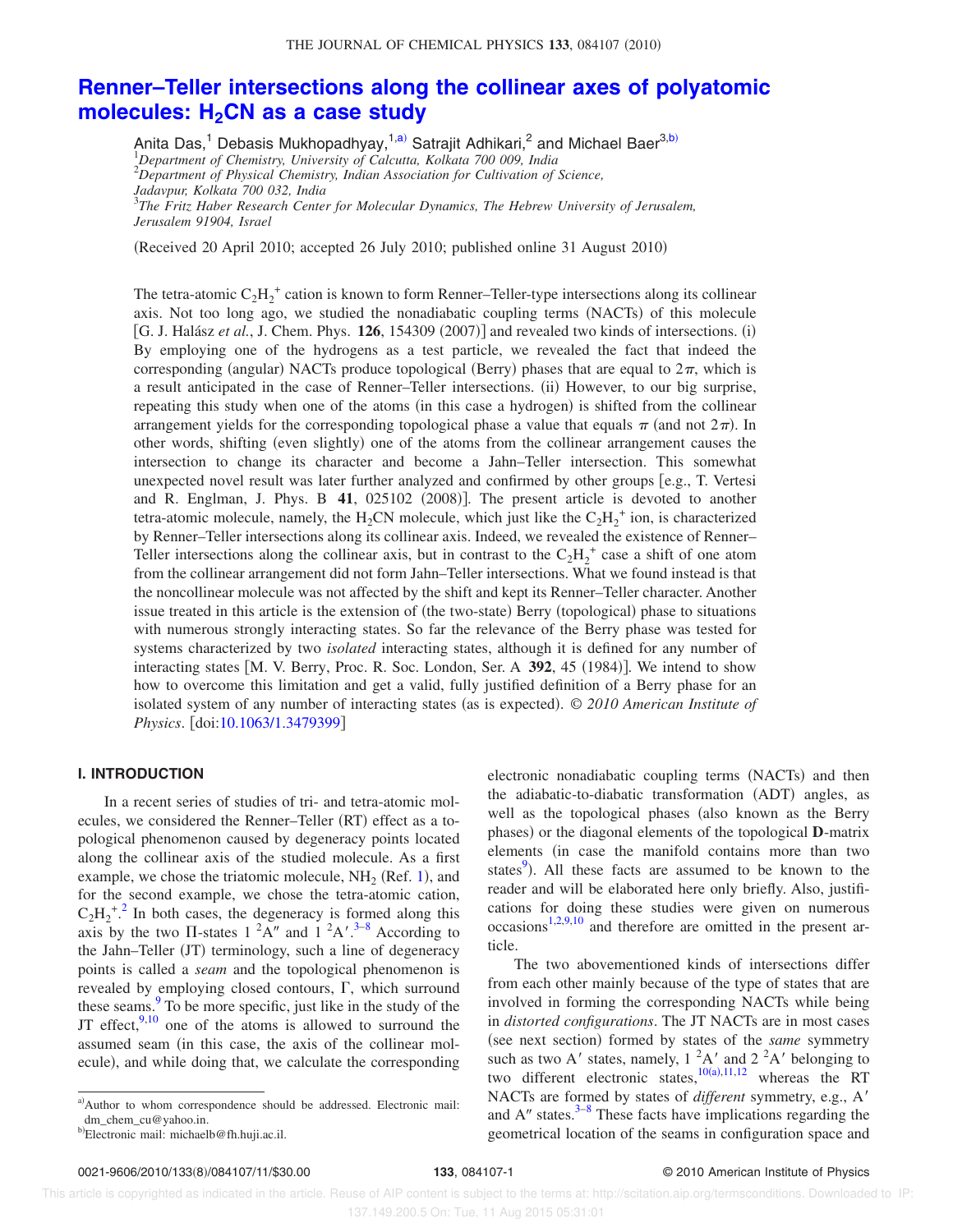in the resulting topological features. The JT intersections were studied for numerous systems and as far as we can tell the seams are *accidental*, namely, in *most* cases they are not associated with any particular geometrical feature of the molecular system.9,10 It is true that there are *exceptions*, for instance, the triatomic molecules  $X_3$  for which degeneracy points are encountered at the equilateral points and the *seams* are the lines that connect these points (while varying the interatomic distance).<sup>13</sup>

At this stage, the following comment has to be made: Three decades ago, these *exceptions* were considered to be the *generic* JT cases  $13(a)$  and only more recent numerical studies showed that they are, indeed, rare.<sup>9,10,14,25</sup> It is important to emphasize that the generic (in contrast to the accidental) JT intersections are formed by states of *different* symmetry.

In addition, we find that symmetry may play a role when two degeneracy points formed by the same two states arrange themselves in symmetric positions with regard to a given symmetry line. $^{14}$  However, in general, these are, altogether, rare cases.

The RT intersections are known to be formed along the axes of collinear molecules and, consequently, the RT effect takes place when a potential energy surface (PES) of a given state splits upon bending into two PESs. The bending process happens when one atom (or more, in case of polyatomic systems) leaves the collinear axis and by doing that forms two states with different symmetries. Thus in case of a  $\Pi$ state and a triatomic molecule, we get for distances close enough to the collinear axis a pair of real electronic states: a symmetric state and an antisymmetric state (with respect to reflection in the molecular plane).

We studied so far two such molecules, namely, the earlier mentioned *triatomic system* (NH<sub>2</sub>) and the tetra-atomic  $(C_2H_2^+)$  cation. In the case of NH<sub>2</sub>, we revealed the resulting seam by shifting one of the atoms (either H or N) out of the (collinear) axis and calculated the topological phase by letting it surround the diatom axis formed by the two remaining atoms. This calculation yields, for not too large radii, the expected topological phase of  $\sim 2\pi$ .<sup>1</sup> Similar calculations were carried out for the tetra-cation,  $C_2H_2^+$  (Ref. 2) (here the RT seam formed by the *collinear* tetra-atomic axes [see Fig.  $1(a)$ ] was revealed by removing an external hydrogen from the axis and allowing it to surround the collinear line formed by the remaining three CCH<sup>+</sup> atoms [see Fig.  $1(b)$ ]). As in the previous case, we found that the resulting topological phase is  $\sim 2\pi$ , which implies that the collinear tetra-atomic axis forms the expected RT intersections. $2^{-8}$  Next we shifted a hydrogen to a distance  $q_1$  from the original axis and repeated the previous kind of calculations. We found, to our surprise, that for this situation, the topological phase is only  $\sim \pi$  (and not  $2\pi$ ), which implies that the RT intersection changed its nature to become a *Jahn–Teller-type* of intersection. That *dramatic* change was verified for a series of situations as created by assuming different values for  $(q_1, q_2)$ [see Fig.  $1(c)$ ]. This unexpected result later caused Englman and Vertesi<sup>15</sup> to suggest, based on perturbation theory, that it is most likely that the *noncollinear* tetra-atomic configuration (for the  $C_2H_2^+$  system) forms a second seam, which is



FIG. 1. The various configurations of a tetra-atomic system treated in the article: (a) the collinear tetra-atomic arrangement, (b) the *symmetric* case formed by a single atom surrounding the triatom axis, and (c) the nonsymmetric case formed by one shifted (clamped) atom and one atom surrounding the C–N axis.

located at another region in the configuration space. In other words, shifting an atom out from the collinear arrangements yields two JT seams: one along (or close to) the original tetra-atomic axis and another removed from the original axis and therefore missed by the surrounding contour. Shifting this atom back to its original position (thus forming again the tetra-atom collinear configuration) causes the two seams to *coalesce* and become one single seam. Recently Vibok and Halasz<sup>16</sup> extended the previously mentioned *ab initio* study<sup>2</sup> and revealed that, indeed, in case one atom is removed from the collinear tetra-atomic axis, the  $C_2H_2^+$  system possesses two (and sometimes even three) nonoverlapping seams, as proposed by Englman and Vertesi.

The present article concentrates on another tetra-atomic RT-type molecule, namely,  $H_2CN$ . Initially we intended to study this molecule in order to reveal the extent of the similarity of its topological features with the previous tetraatomic molecules. It will be shown that part of the features are, indeed, similar but then we found that  $H_2CN$  exemplifies interesting features of its own.

As mentioned earlier, our numerical study is based on *ab* initio NACTs as produced by MOLPRO.<sup>17</sup> The NACT, in general, is a *vectorial* entity that couples two given electronic adiabatic states so that if  $\tau_{jk}(s)$  is the term that couples states *j* and *k*, then it is written as<sup>18</sup>

$$
\tau_{jk}(\mathbf{s}) = \langle \zeta_j(\mathbf{s}_e|\mathbf{s}) | \nabla \zeta_k(\mathbf{s}_e|\mathbf{s}) \rangle,\tag{1}
$$

where  $\zeta_k(\mathbf{s}_e|\mathbf{s})$ ,  $k=i, j$ , are the electronic eigenfunctions, **s** and **s***<sup>e</sup>* stand for clusters of nuclear and electronic coordinates, respectively, and  $\nabla$  stands for the (nuclear) grad operator. In the present study, cylindrical coordinates are used; thus,  $s = (q, \varphi, z)$ , where z is the (cylindrical) coordinate along the (collinear) axis of molecule and q and  $\varphi$  are the polar coordinates (q is the radius and  $\varphi$  is the angle) of an atom in a plane *perpendicular* to the molecular axis (see Fig. 1). As in previous studies, one atom is assumed to surround the molecular axis along a *circular* contour with its center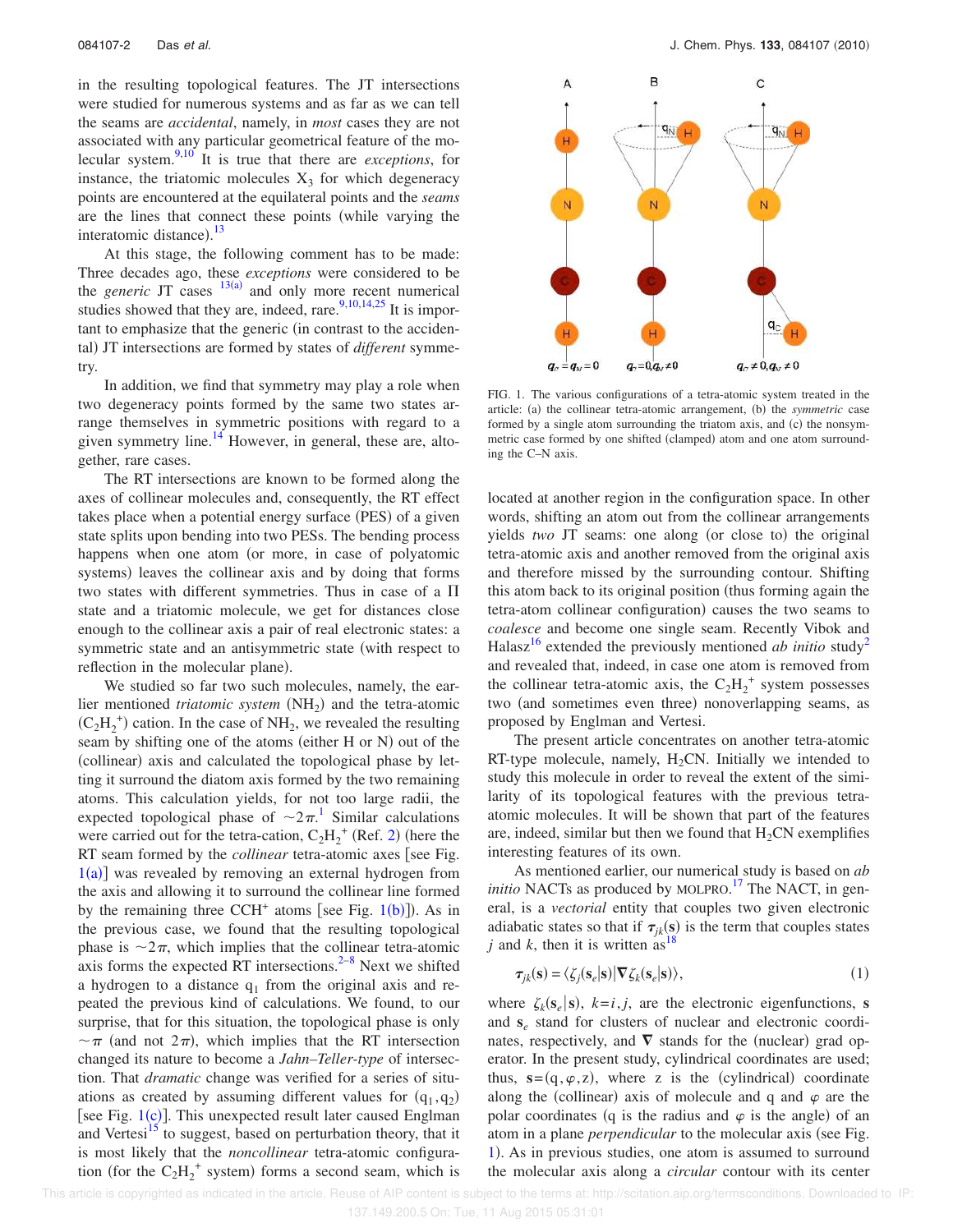located on the axis. Of the various possible components of  $\tau_{jk}(s)$  that interests us is the angular component. Thus if  $\varphi$  is the angle associated with this (nuclear) rotation, then the corresponding angular component is written as  $(1/q)\tau_{\varphi jk}(s)$ , where $9,10$ 

$$
\tau_{\varphi jk}(\mathbf{s}) = \langle \zeta_j(\mathbf{s}_e|\mathbf{s}) | \frac{\partial}{\partial \varphi} \zeta_k(\mathbf{s}_e|\mathbf{s}) \rangle. \tag{2}
$$

As mentioned above, we assume the four (collinear atoms) to be located along the z-axis with the origin being at some point along this axis [see Fig.  $1(a)$ ]. Throughout the numerical treatment, the carbon and the nitrogen form the (fixed) molecular axis and one of the hydrogens serves as the atom to surround the molecular axis. In the present study, we distinguish between two situations: (a) when the second hydrogen is clamped at a point on the CN axis (thus forming with the CN the triatomic axis [see Fig.  $1(b)$ ]) and (b) when the second hydrogen is clamped at a point shifted away from the CN axis [see Fig.  $1(c)$ ]. The first case is termed as the *symmetric* case and the second as the *nonsymmetric* case.

## **A. The ADT matrix A(s) and the topological matrix**  $D(\Gamma)$

In Ref. 2, the connection between the JT and RT frameworks is presented in detail, while justifying the application of the theory for the RT intersections originally developed for the JT intersections. This part will not be repeated here, but for the sake of completeness, we just list the main mathematical expressions to be used in this study.

Having the Born-Oppenheimer adiabatic (diagonal) potential matrix,  $\mathbf{u}(s)$ , the diabatic potential matrix  $\mathbf{W}(s)$  is obtained following the ADT matrix  $A(s)$ ,  $^{19(a)}$ 

$$
W(s) = A^{\dagger}(s)u(s)A(s).
$$
 (3)

The ADT matrix is an orthogonal (unitary) matrix that fulfills the following first-order differential (vector) equation:  $19(a)$ 

$$
\nabla A(s) + \tau(s)A(s) = 0, \qquad (4)
$$

where  $\tau(s)$  is the nonadiabatic coupling *matrix* (NACM) with the elements as defined in Eq.  $(1)$ . The solution of this equation can be written as an exponentiated line  $integral^{20(a), 20(b)}$ 

$$
\mathbf{A}(\mathbf{s}|\mathbf{s}_0, \Gamma) = \wp \exp\left(-\int_{\mathbf{s}_0}^{\mathbf{s}} d\mathbf{s} \cdot \boldsymbol{\tau}(\mathbf{s}|\Gamma)\right) \mathbf{A}(\mathbf{s}_0),\tag{5}
$$

where  $\varphi$  is the *ordering* operator,  $s_0$  is the initial point of integration,  $\Gamma$  is the contour along which Eq. (4) is required to be solved, the dot stands for a scalar product, and  $A(s_0)$  is the initial value of  $A(s)$  on  $\Gamma$ . In what follows,  $A(s_0)$  is assumed to be the *unit* matrix.

Another matrix of interest is the *topological* matrix  $D(\Gamma)$ , which is identical to the **A** matrix but is calculated along *closed* contours<sup>21(a)-21(c)</sup>

$$
\mathbf{D}(\Gamma) = \mathbf{A}(\mathbf{s}_0 | \mathbf{s}_0, \Gamma) = \wp \exp\left(-\oint_{\Gamma} d\mathbf{s} \cdot \boldsymbol{\tau}(\mathbf{s} | \Gamma)\right). \tag{6}
$$

The **D**-matrix does not depend on any specific point along  $\Gamma$ but on the contour as a whole. It can be shown that in order

for the diabatic potential matrix  $W(s)$  [see Eq.  $(3)$ ] to be *single-valued* in a region of interest, the **D**-matrix has to be *diagonal* for any chosen closed contour  $\Gamma$  in that region.<sup>21(b),21(c)</sup> Since  $D(\Gamma)$  [just like  $A(s)$ ] is unitary, its elements are expected to be

$$
\mathbf{D}_{jk}(\Gamma) = \delta_{jk} \exp(i\theta_j(\Gamma)), \quad j = \{1, N\},\tag{7}
$$

where  $\theta_j(\Gamma)$ ,  $j = \{1, N\}$ , are real phases. In the case of real *eigenfunctions*, the phases become integer multiples of  $\pi$  so that the **D**-matrix elements are

$$
\mathbf{D}_{jk}(\Gamma) = \pm \delta_{jk}, \quad j = \{1, N\}.
$$
 (8)

Since the single-valuedness is solely determined by the NACM, it is noticed that in order for a group of *N* states to yield single-valued diabatic potentials, all that is necessary is to calculate the corresponding **D**-matrix and see to what extent it is diagonal.

In the case of circular contours, Eqs.  $(5)$  and  $(6)$  are simplified to become<sup>19(b)</sup>

$$
\mathbf{A}(\varphi|\mathbf{q},\Gamma) = \varphi \, \exp\!\left(-\int_0^{\varphi} d\varphi \, \tau_{\varphi}(\varphi|\mathbf{q},\Gamma)\right) \tag{9}
$$

and

$$
\mathbf{D}(\mathbf{q}, \Gamma) = \wp \exp\left(-\int_0^{2\pi} d\varphi \tau_{\varphi}(\varphi|\mathbf{q}, \Gamma)\right),\tag{10}
$$

respectively [where  $\tau_{\varphi}$  is a matrix that contains elements defined in Eq.  $(2)$ ].

In the case of the two states, Eqs.  $(9)$  and  $(10)$  are simplified significantly because any  $2 \times 2$  orthogonal matrix can be written as

$$
\mathbf{A}^{(2)}(\varphi, \mathbf{q}) = \begin{pmatrix} \cos(\gamma_{12}(\varphi, \mathbf{q})) & \sin(\gamma_{12}(\varphi, \mathbf{q})) \\ -\sin(\gamma_{12}(\varphi, \mathbf{q})) & \cos(\gamma_{12}(\varphi, \mathbf{q})) \end{pmatrix}, \quad (11)
$$

where  $\gamma_{12}(\varphi, q)$  is the ADT angle (known also as the mixing angle) expressed in terms of a line integral $19$ 

$$
\gamma_{12}(\varphi, \mathbf{q}) = \int_0^{\varphi} \boldsymbol{\tau}_{\varphi 12}(\varphi', \mathbf{q}) d\varphi'.
$$
 (12)

A similar expression is given for  $\alpha_{12}(q)$ , which is the topological phase (the-end-of-the-contour-ADT), namely,<sup>21</sup>

$$
\alpha_{12}(q) = \int_0^{2\pi} \tau_{\varphi 12}(\varphi', q) d\varphi'.
$$
 (13)

The corresponding **D**-matrix is similar to the **A**-matrix given in Eq. (11), with  $\gamma_{12}(\varphi, q)$  is replaced by  $\alpha_{12}(q)$ , namely,

$$
\mathbf{D}^{(2)}(q) = \begin{pmatrix} \cos(\alpha_{12}(q)) & \sin(\alpha_{12}(q)) \\ -\sin(\alpha_{12}(q)) & \cos(\alpha_{12}(q)) \end{pmatrix}.
$$
 (14)

It is well noticed that the condition for the **D**-matrix to be *diagonal* is that

$$
\alpha_{12}(\mathbf{q}) = 2\pi n,\tag{15}
$$

where *n* is an integer or half integer.<sup>21(a),21(b)</sup> Next, since we consider only the *angular* component of  $\tau$ , we drop the subscript  $\varphi$  but remember that  $\tau$  and  $\tau_{jk}$  stand for  $\tau_{\varphi}$  and  $\tau_{\varphi jk}$ , respectively.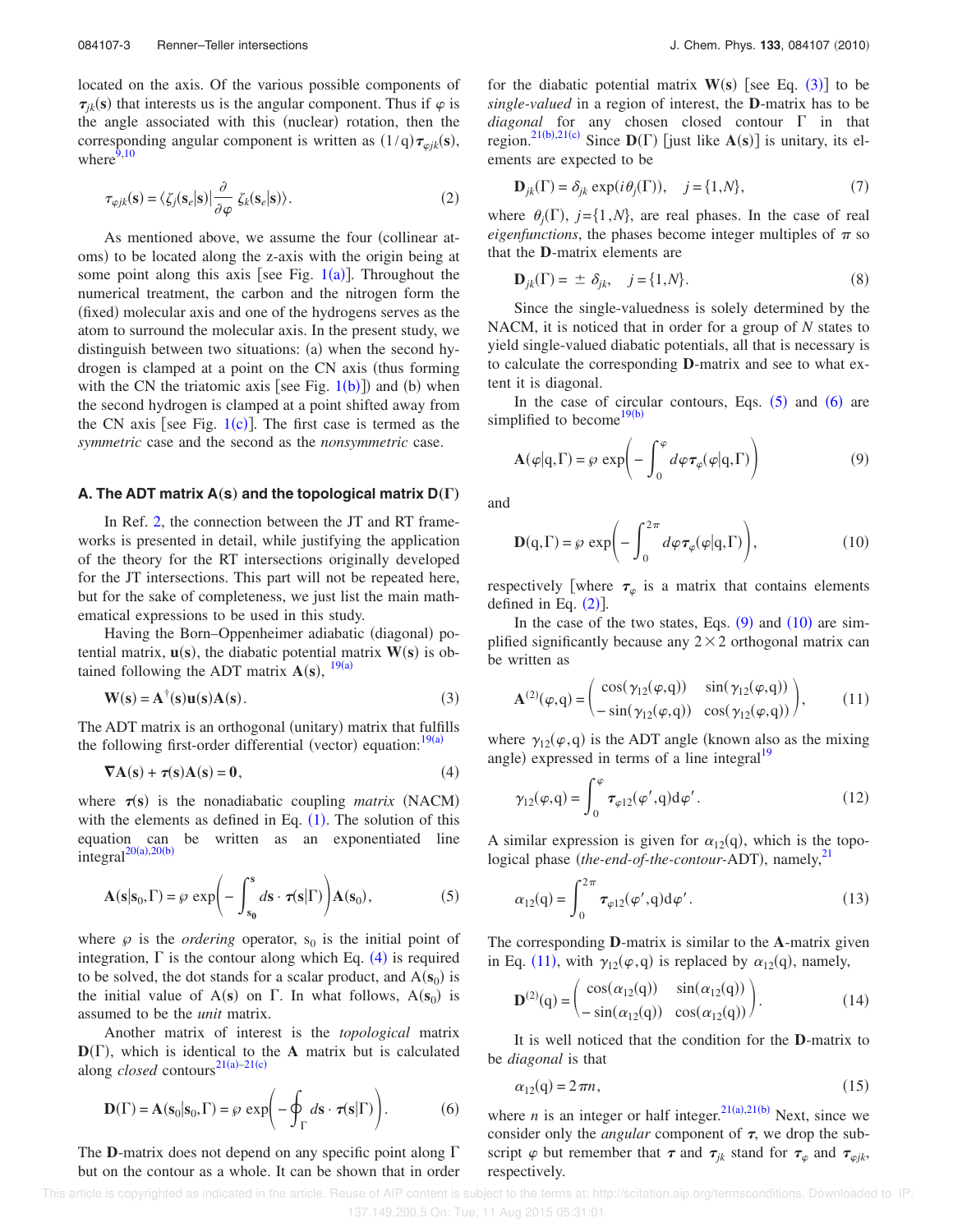# **B. Treatment of symmetrical NACTs**

One of the features that characterize the treatment of the RT intersection is that frequently their NACTs can be chosen to be independent of the polar angle  $\varphi$ . This happens when the *centers* of the circular contours  $\Gamma$  are located at the molecular axis and for situations as presented in Fig.  $1(b)$  [in contrast to situations that are presented in Fig.  $1(c)$ ]. In such a case, we find that due to this symmetry, the integration of Eqs.  $(9)$ ,  $(10)$ ,  $(12)$ , and  $(13)$  can be carried out trivially. In what follows, we briefly refer analytically to two specific cases.

#### **1. The two-state Hilbert subspace**

In this case the  $\tau$ -matrix is of the form

$$
\boldsymbol{\tau}(q) = \begin{pmatrix} 0 & 1 \\ -1 & 0 \end{pmatrix} \boldsymbol{\tau}_{12}(q), \qquad (16)
$$

and since  $\tau_{12}$  does not depend on the angle  $\varphi$ , the corresponding  $D$ -matrix becomes [see Eq.  $(14)$ ]

$$
\mathbf{D}^{(2)}(q) = \begin{pmatrix} \cos(2\pi\tau_{12}) & \sin(2\pi\tau_{12}) \\ -\sin(2\pi\tau_{12}) & \cos(2\pi\tau_{12}) \end{pmatrix}.
$$
 (17)

In order for the **D**-matrix to be diagonal,  $\tau_{12}$  has to fulfill the condition

$$
\tau_{12}(q) = \begin{cases}\nn & (a) \\
(2n+1)/2 & (b),\n\end{cases}
$$
\n(18)

where *n* is an integer. In other words, the two states under consideration form a Hilbert *subspace* in a region defined by q if and only if for each q-value in that region n is an integer. It is important to mention that case (a) applies to a parabolic  $(RT)$  intersection and case (b) with  $n=0$  applies to a conical (JT) intersection (not considered in the present article).

#### **2. The tristate Hilbert subspace**

Here, like in the previous case, the  $\tau$ -matrix elements do not depend on  $\varphi$  so that the **D**-matrix takes the form [see Eq.  $(10)$ ]

$$
\mathbf{D}(q) = \exp(-2\pi \tau(q)).\tag{19}
$$

To treat the three-state case, we assume the  $3\times3$  $\tau$ -matrix to be of the simplified) form

$$
\boldsymbol{\tau}(q) = \begin{pmatrix} 0 & \tau_{12}(q) & 0 \\ -\tau_{12}(q) & 0 & \tau_{23}(q) \\ 0 & -\tau_{23}(q) & 0 \end{pmatrix},\tag{20}
$$

so that  $\tau_{13}(q)$  is assumed to be negligibly small. It is important to note that we make this assumption just to derive simpler expressions for the analytic presentation (in the *numerical* part all three elements are considered.

Next, substituting Eq.  $(20)$  into Eq.  $(19)$  yields the following **D**-matrix: $2,21(\overline{a})-21(c)$ 

$$
\mathbf{D}^{(3)}(\mathbf{q}) = \omega^{-2} \begin{pmatrix} \tau_{23}^2 + \tau_{12}^2 C & \tau_{12} \omega S & \tau_{12} \tau_{23} (1 - C) \\ \tau_{12} \omega S & \omega^2 C & -\tau_{23} \omega S \\ \tau_{12} \tau_{23} (1 - C) & \tau_{23} \omega S & \tau_{12}^2 + \tau_{23}^2 C \end{pmatrix},
$$
\n(21)

where

$$
C = \cos(2\pi\omega)
$$
,  $S = \sin(2\pi\omega)$ ,  $\omega = \sqrt{r_{12}^2 + r_{23}^2}$ , (22)

and we recall that  $\tau_{jk} \equiv \tau_{jk}(q)$ . It is well noticed that the  $D^{(3)}$ -matrix in Eq.  $(21)$  becomes diagonal if and only if  $\omega = n$ , where *n* is an integer.

Since our main concern is the diagonal elements of the  $D^{(3)}$ -matrix, we calculate them employing the following expressions:

$$
(D_{11}^{(3)}, D_{22}^{(3)}, D_{33}^{(3)}) = \left(\frac{\tau_{12}^2 C + \tau_{23}^2}{\tau_{12}^2 + \tau_{23}^2}, C, \frac{\tau_{12}^2 + \tau_{23}^2 C}{\tau_{12}^2 + \tau_{23}^2}\right).
$$
 (23)

It is noticed that for those cases for which  $\omega$  is an integer all three diagonal elements are equal to 1.

### **3. Short summary**

In Sec. I B, we analyzed the two-state case and the threestate case. For the two-state case, we found that the singlevalued diabatization in a given region is valid as long as  $\tau_{12}(q) = n$ , where *n* is an integer, which is a result known for quite some time. $\frac{9,10}{9}$  As for the three-state diabatization, here we encountered a new condition. We found that a three-state single-valued diabatization in a given region is valid if and only if  $\omega(q)$ , as defined in Eq. (22), is an *integer*.

#### **C. Treatment of nonsymmetrical NACTs**

Nonsymmetrical NACTs are formed when one of the (four) atoms is shifted away from the collinear axis [see Fig.  $1(c)$ ]. As already mentioned earlier, the two central atoms, C and N form the *fixed* axis and the two external atoms (in this case, the two hydrogens) are the ones to be shifted away from this axis. One of the hydrogens (on the carbon side and labeled as  $H_C$ ) is shifted to a fixed distance  $q_C$  from the CN axis and clamped at a fixed angle  $\varphi$  to be defined as  $\varphi=0$ . The other hydrogen (on the nitrogen side and labeled as  $H_N$ ) is the atom assumed to surround the CN axis with a fixed radius  $q_N$ .

The nonsymmetrical case is characterized by the fact that the NACTs *do depend* on the angle  $\varphi$  and therefore the calculations involve integrations over that angle. As long as the two-state NACTs suffice for obtaining the information concerning the lower RT intersections in a given region, the calculations are simple and straightforward. However, the present molecule (in contrast to the previous  $C_2H_2^+$  cation) was found to be more complicated because the two-state results were not satisfying and we soon had to treat tristate NACTs. This situation requires the application of  $3 \times 3$  $A(\varphi, q)$  and  $D(\Gamma)$  matrices (as is done routinely in JT systems) but, as will be shown, even this information is not always conclusive regarding lower-state-Renner–Teller intersections. Consequently, we had to apply more sophisticated

 This article is copyrighted as indicated in the article. Reuse of AIP content is subject to the terms at: http://scitation.aip.org/termsconditions. Downloaded to IP: 137.149.200.5 On: Tue, 11 Aug 2015 05:31:01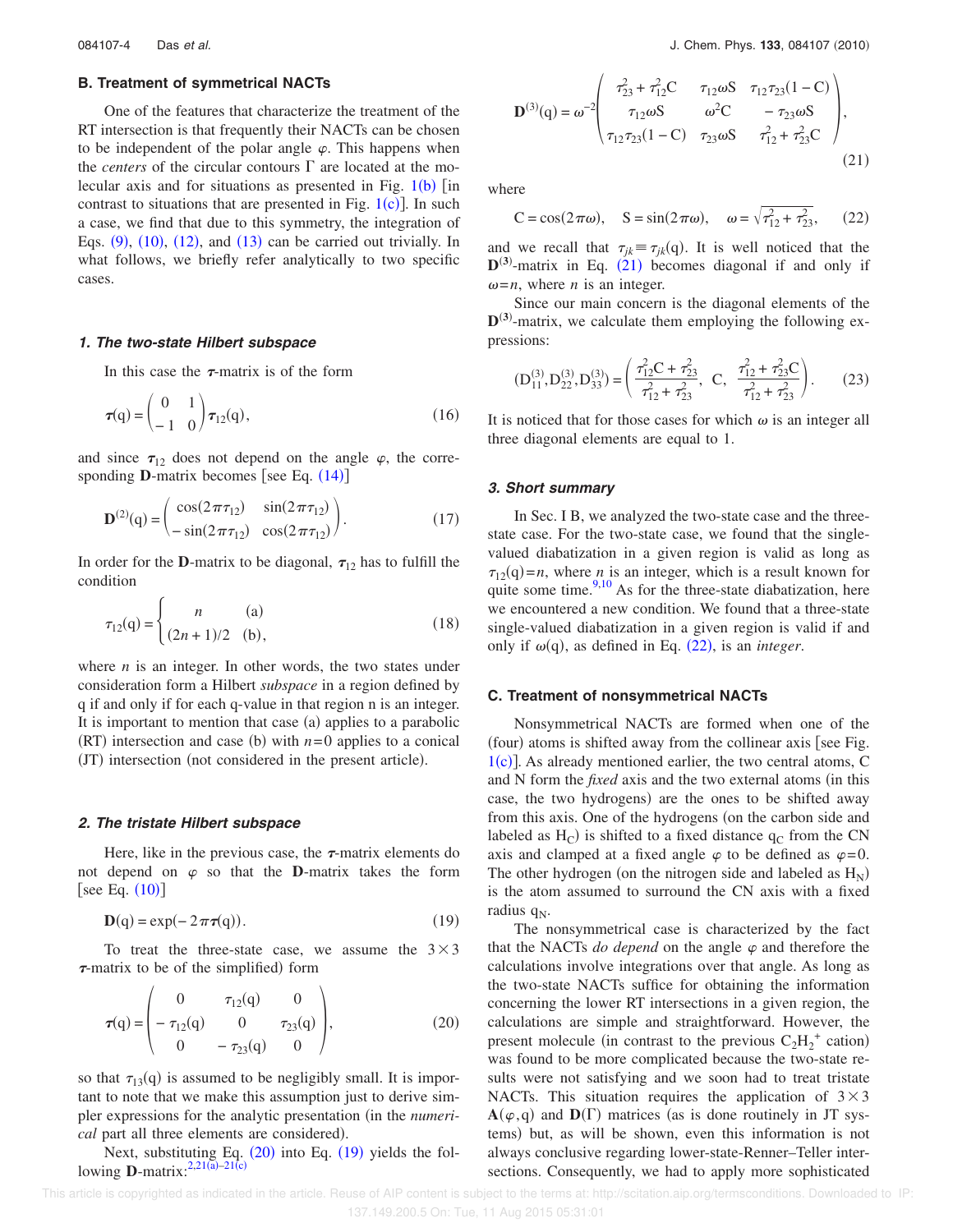means in order to be more conclusive on the issues at stake. This is what is done next.

Just like in the two-state case, we take advantage of the fact that the **A**-matrix is an orthogonal matrix and, therefore, its nine elements can be presented in terms of three angles, reminiscent of the Euler angles. $22,23$  This idea was already discussed, applied, and analyzed in a series of articles $^{22}$  and again is only briefly discussed here.

As in the case of the ordinary Euler (three-dimensional) matrix, the orthogonal **A**-matrix is presented as a product of *three rotation* matrices  $\mathbf{Q}_{ij}(\gamma_{ij})$  ( $i < j = 2,3$ ), where the product  $\mathbf{A} = \mathbf{Q}_{kl} \mathbf{Q}_{mn} \mathbf{Q}_{pq}$  can be written in any order. Substituting this product into Eq. (4) yields three coupled first-order differential equations for the three corresponding quasi-Euler angles,  $\gamma_{ii}$ . The final set of equations, as well as their solution, depends on the order of the  $Q$ -matrices<sup>22(b)</sup> (there exist six different products).

In an analysis carried out several years ago,  $22(a), 22(c), 22(e)$ we attributed physical meanings only to those ADT angles  $\gamma_{ii}$ , *privileged* with equations where their corresponding NACT,  $\tau_{ij}$ , are a free *isolated* term. In Ref. 22(c), we showed that in order to ensure a privileged angle  $\gamma_{ii}$ , we have to consider A-matrices (with *N* dimension) of the kind

$$
\mathbf{A}^{(N)}(\gamma_{12},\gamma_{13},\ldots)=\mathbf{Q}^{(N)}(\gamma_{ij})\widetilde{\mathbf{A}}^{(N)}(\gamma_{13},\gamma_{23},\ldots),
$$

where  $\widetilde{\mathbf{A}}^{(N)}(\gamma_{13}, \gamma_{23}, \ldots)$  is formed by products of all the relevant Euler-type matrices except for the one defined in terms of  $\gamma_{ii}$ . In the case of  $N=3$ , there are two such matrices for each angle. In what follows, we consider the two matrices for  $\gamma_{12}$ .

 $(a)$ For the product  $\mathbf{A} = \mathbf{Q}_{12} \mathbf{Q}_{13} \mathbf{Q}_{23}$ , we get the following set of equations for which  $\gamma_{12}$  [Ref. 22(a)] is the privileged angle:

$$
\nabla \gamma_{12} = -\tau_{12} - \tan \gamma_{13} (\tau_{23} \cos \gamma_{12} + \tau_{13} \sin \gamma_{12}),
$$
  
\n
$$
\nabla \gamma_{23} = \tau_{23} \sin \gamma_{12} - \tau_{13} \cos \gamma_{12},
$$
  
\n
$$
\nabla \gamma_{13} = -(\cos \gamma_{13})^{-1} (\tau_{23} \cos \gamma_{12} + \tau_{13} \sin \gamma_{12}).
$$
\n(24)

 $(b)$ b) For the product  $\mathbf{A} = \mathbf{Q}_{12} \mathbf{Q}_{23} \mathbf{Q}_{13}$ , we get another set of equations<sup>22(b),22(c)</sup> for which  $\gamma_{12}$  [Ref. 22(a)] is the privileged angle

$$
\nabla \gamma_{12} = -\tau_{12} - \tan \gamma_{23} (-\tau_{13} \cos \gamma_{12} + \tau_{23} \sin \gamma_{12}),
$$
  

$$
\nabla \gamma_{23} = -(\tau_{23} \cos \gamma_{12} + \tau_{13} \sin \gamma_{12}),
$$
 (25)

$$
\nabla \gamma_{13} = (\cos \gamma_{23})^{-1}(-\tau_{13} \cos \gamma_{12} + \tau_{23} \sin \gamma_{12}).
$$

Next, we make the connection between the privileged angle  $\gamma_{12}$  and the corresponding Berry phase. Following the seminal article of Berry,  $24(a)$  one of the present authors and Englman suggested to identify the *two-state* Berry phase with the *end-of-the-contour angle* as obtained from a *twostate* calculation<sup>24(b)</sup> [see Eqs.  $(12)$  and  $(13)$ ]. This definition was found to be internally consistent in numerous studies related to Hilbert subspaces with two quasi-isolated states (in a given region).  $9,10,13,25$ 

This definition had to be modified in the case of a Hilbert subspace with three [or more) strongly coupled states (we recall that the Berry phase applies for any number of states $^{24(a)}$ ]. A natural possibility is to consider the ADT (mixing) angle  $\gamma_{12}$  as introduced either by Eq. (24) or Eq. (25) and assigning the required Berry phase as the *end-of-thecontour* value,  $\alpha_{12}$ . Assuming the closed contour is  $\Gamma$ , we define  $\alpha_{12} = \gamma_{12}(\Gamma)$ . In the same way, if we consider a set of equations with some other privileged mixing angle  $\gamma_{mn}$ , then the corresponding Berry phase  $\alpha_{mn}$  is given by  $\gamma_{mn}(\Gamma)$ .

## **II. NUMERICAL RESULTS**

In this article, a detailed study of  $H_2CN$  is presented. Four types of results are considered: (a) energy curves, (b) angular NACTs, (c) diagonal A-(ADT) and D-matrix elements, and (d) the (1,2) mixing angles  $\gamma_{12}$  and the corresponding topological phases  $\alpha_{12}$ . The calculations are done for two types of configurations as described in Fig.  $1(b)$  (the symmetric case) and Fig.  $1(c)$  (the nonsymmetric case) and as elaborated earlier in Secs. I B and I C, respectively. Therefore the present chapter is constructed in a similar way. All calculated magnitudes are presented as a function of cylindrical coordinates where the z-coordinates for the four atoms are fixed.

The calculations of adiabatic potential energy curves and the angular NACTs were done employing the MOLPRO program<sup>17</sup> at the state average complete active space selfconsistent field (CASSCF) level, using the  $6-311G^{**}$  basis set for all atoms. The active space was constructed by distributing eleven valence electrons in ten orbitals. In the state average-CASSCF calculation were taken six electronic states with equal weights. All calculations were done for the following collinear configuration: the C–N distance:  $R_{CN}$ = 1.22 Å, the H–C distance:  $R_{HC}$ = 1.11 Å, and the H–N distance:  $R_{HN} = 1.03$  Å.

#### **A. Treatment of the symmetrical case**

As already mentioned earlier, the symmetrical case is formed when one hydrogen is allowed to surround the triatomic axis along a closed circular contour with its center on the axis [see Fig.  $1(b)$ ]. We distinguish between two situations, namely, when  $H_C$  serves as the atom to surround the triatom axis and when  $H_N$  serves as the surrounding atom.

So far, only systems that include either two states or three states were mentioned. In this section, we consider also systems with four states with the aim of showing the convergence rate of certain magnitudes.

Figures  $2(a)$  and  $2(b)$  present the energy curves for these two situations. The two lower curves stand for the two states,  $1^2A'$  and  $1^2A''$ , which evolve from the collinear  $X<sup>2</sup>$ II-state, and the third and the fourth curves evolved from the collinear  $1^{2} \Sigma^{+}$  and  $2^{2} \Sigma^{+}$  states and are labeled as  $2^{2} A'$ and  $3<sup>2</sup>A'$ . We use this notation to emphasize the fact that A'-states interact with A"-states and therefore  $1^2A''$  is expected to interact with all three A'-states, namely,  $1^2A'$ ,  $2^2$ A', and  $3^2$ A'.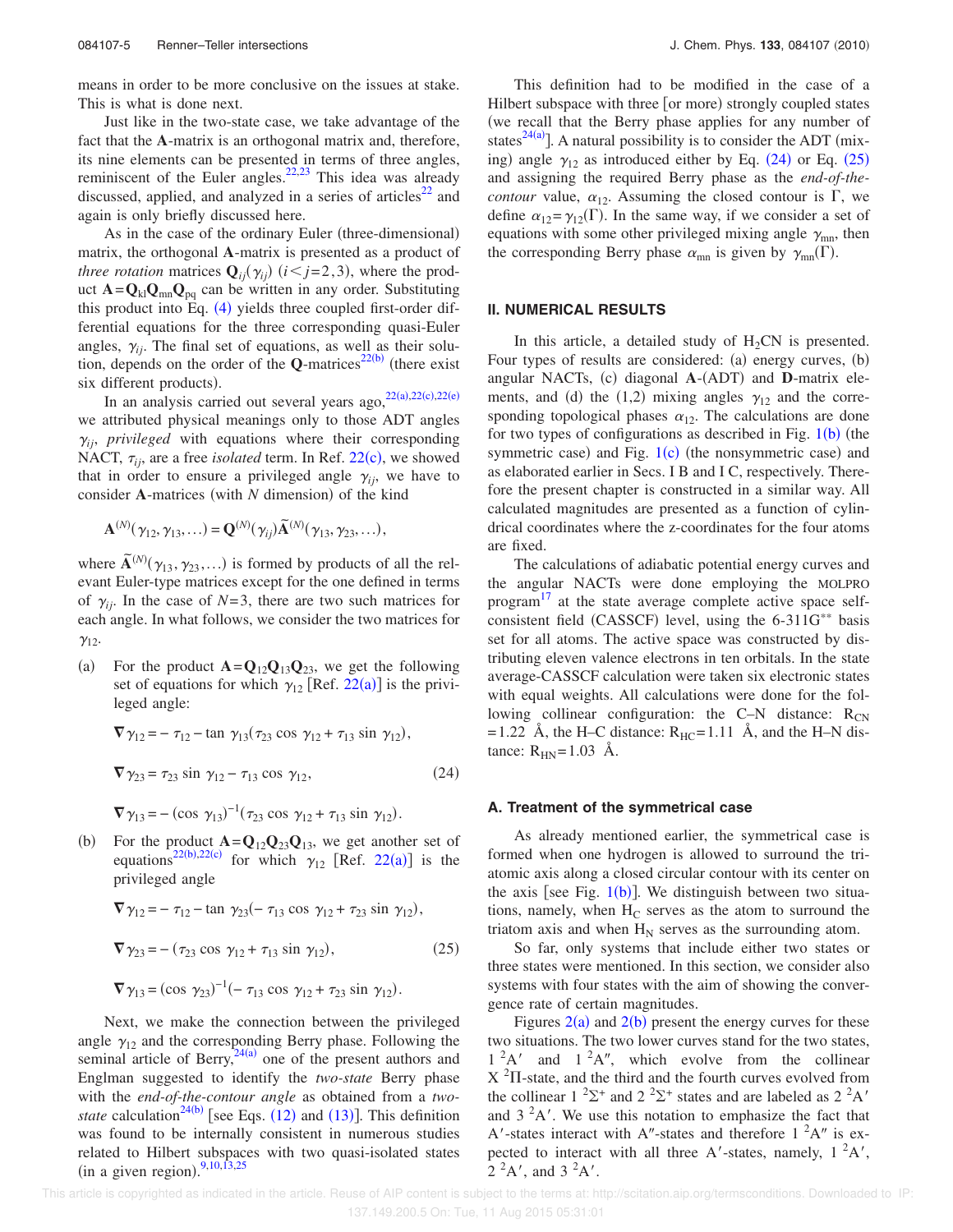

FIG. 2. Energy curves as a function of q (symmetric case) related to four electronic states: the 1  ${}^{2}$ A' state, the 1  ${}^{2}$ A" state (both evolving from the two degenerate  $X^2\Pi$ -state), and the third and the fourth states that evolve from the (collinear)  $1^{2}\Sigma^{+}$  and  $2^{2}\Sigma^{+}$  states to become the  $2^{2}A'$  and  $3^{2}A'$ . These four states are the lower ones for the collinear arrangement and at regions close to it. (a) The  $H_C \cdots CNH_N$  system ( $H_C$  is the rotating atom). (b) The  $H_CCN \cdots H_N$  system ( $H_N$  the rotating atom).

Figures  $3(a)$  and  $3(b)$  present the three relevant NACTs:  $\tau_{12}(q)$ ,  $\tau_{23}(q)$ , and  $\tau_{24}(q)$  for the above-mentioned situations. Figure  $3(a)$  present the results for H<sub>C</sub> as the surrounding atom and in Fig.  $3(b)$  for the H<sub>N</sub> surrounding atom.



FIG. 3. Renner-Teller angular nonadiabatic coupling terms (symmetric case) as a function of q. (a) The  $H_C \cdots CNH_N$  system ( $H_C$  the rotating atom). (a) The  $H_CCN \cdots H_N$  system ( $H_N$  the rotating atom).



FIG. 4. Two-state, tristate, and tetrastate **D**-matrix elements (symmetric case). Three curves are shown in each panel: one presents the  $(1,1)$  elements of  $\mathbf{D}^{(2)}$  and the other two present the elements  $\bar{\mathbf{D}}^{(n)}(q)$ ;  $n=3,4$  [see Eq. (26)] related to the matrices  $\mathbf{D}^{(3)}$  and  $\mathbf{D}^{(4)}$ , respectively. (a) The  $H_C \cdots CNH_N$  system ( $H_C$  the rotating atom). (b) The  $H_CCN \cdots H_N$  system ( $H_N$  the rotating atom).

Figures  $4(a)$  and  $4(b)$  present the geometric means of the diagonal **D**-matrix elements again for the two abovementioned situations. Results are shown for the two-state, tristate, and tetrastate calculations.

We remind the reader that in order to have a singlevalued diabatization, the **D**-matrix has to be diagonal and its elements have to be equal to  $\pm 1$ . However, since the study concentrates on the RT intersections, it was shown that all diagonal elements have to be equal to  $+1$  (Refs. 1 and 2) (see Sec. I B). In other words, the **D**-matrix for the RT system is expected to be as close as possible to the unit matrix.

We start the analysis for the two-state case. Following Eq. (17), it is noticed that  $D_{11}^{(2)}(q) \equiv D_{22}^{(2)}(q)$  and therefore it is enough to show only one matrix element (the upper index designates the dimension of the **D**-matrix). It is clearly seen [in both Figs. 4(a) and 4(b)] that the values of  $D_{11}^{(2)}(q)$  are close to 1 only along a short range  $(q \le 0.15 \text{ Å})$  and from thereon the deviations from +1 increase as q gets larger. Thus, for instance, at  $q \sim 0.4$  Å, we encounter, for  $D_{11}^{(2)}(q)$ the value  $\sim$  0.80. The reason is due to the deterioration of  $\tau_{12}(q)$ , which is expected to be  $\sim$ 1, but, in fact, decreases uniformly as q increases. For instance, at  $q=0.4$  Å, it drops to  $\sim$  0.9 [see Fig. 3(a) as well as Fig. 3(b)] and causes  $D_{11}^{(2)}(q=0.4 \text{ Å})$  to become 0.8 (in both cases)

More encouraging results are obtained in case we include three or four states in the calculations. Since the **D**-matrices are expected to be unit matrices, we show, for these multistate matrices, the corresponding geometrical mean of their diagonal elements. Thus in the case of  $n (=3,4)$  states, the corresponding average value  $\overline{D}^{(n)}(q)$  is defined  $as^{2(a)}$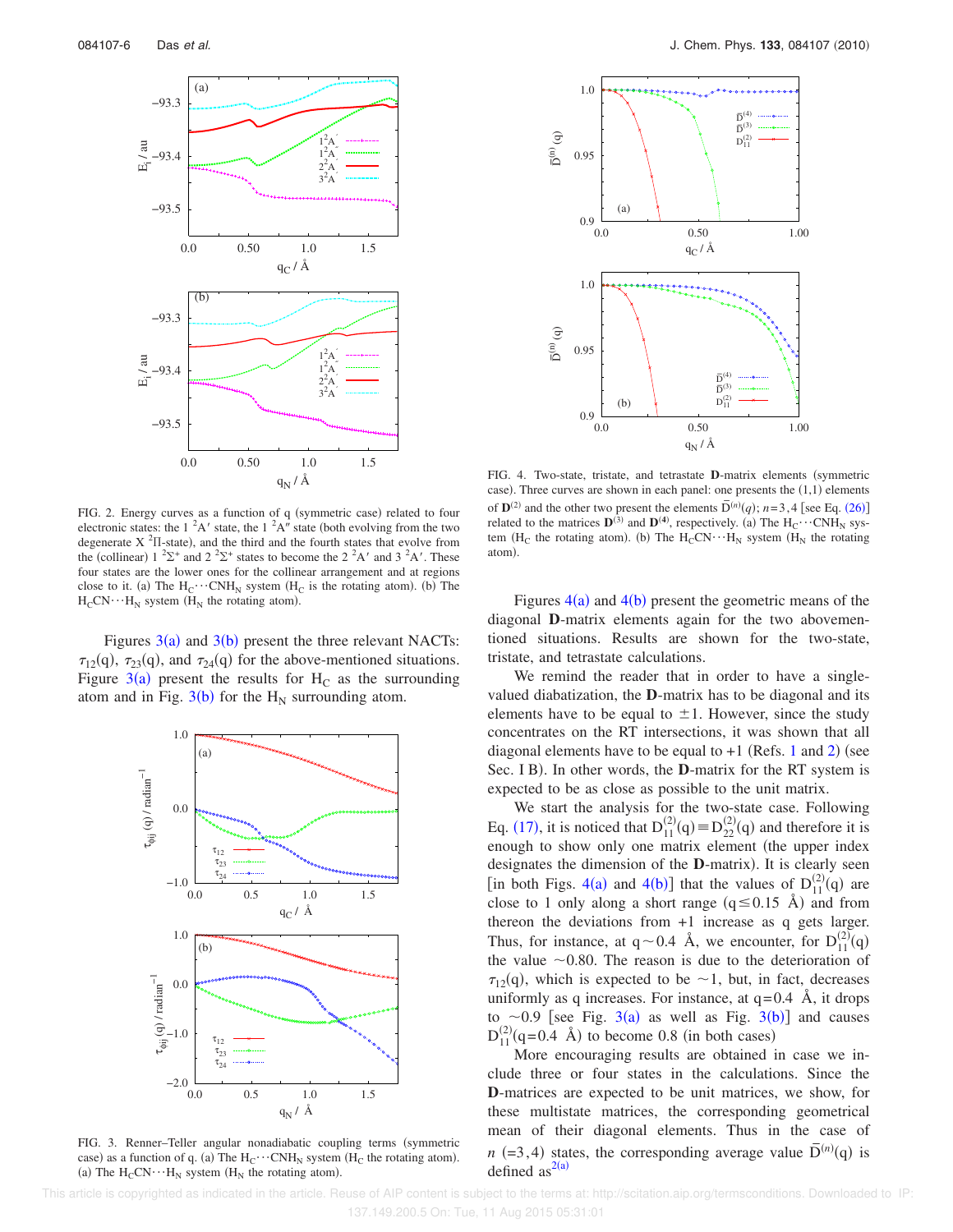$$
\bar{\mathbf{D}}^{(n)}(\mathbf{q}) = \sqrt{\prod_{j=1}^{n} D_{jj}^{(n)}(\mathbf{q})}, \quad n = 3, 4.
$$
 (26)

The expected value (in case of convergence) is 1. From Eq. (23), it can be seen that in order for  $\overline{D}^{(n=3)}(q)=1$ , the value of  $\omega$ , defined as  $\omega = \sqrt{\tau_{12}^2 + \tau_{23}^2}$  [see Eq. (22)], has to be an integer, i.e.,  $\omega \sim n$ . Similar expressions can be derived for higher dimensions.

Returning now to Figs.  $4(a)$  and  $4(b)$ , the second curve in each figure represents the results due to a tristate calculation. It is noticed that adding the third state indeed improved the situation by guaranteeing the unit feature of the **D**-matrices for a larger interval: in case the rotating atom is  $H_C$ , the interval extends from  $\sim$ 0.15 Å to  $\sim$ 0.5 Å, and in case it is H<sub>N</sub>, it extends from  $\sim 0.15$  to  $\sim 0.6$  Å. Adding another state (so that  $n=4$ ) improves the quality of the **D**-matrix elements up to q-values beyond this range (in case of  $H_C$  the interval reaches q-values beyond the figure).

### **B. Treatment of the nonsymmetrical case**

The nonsymmetrical case is described in Fig.  $1(c)$  and the results are presented in Figs. 5–10. As mentioned earlier, we treat here the situations where the axis is formed by carbon and nitrogen only and the two hydrogens are shifted away from this axis. We distinguish between two cases. (i)  $H_C$  is clamped to its position at  $\varphi = 0$  and  $H_N$  is allowed to surround the axis along a circular contour with its center on the axis. (ii)  $H_N$  is clamped to its position at  $\varphi = 0$  and  $H_C$  is allowed to surround the axis, again, with its center on the axis. In this way, the magnitudes of interest—see below depend on the two distances  $q_c$  and  $q_N$ , and the angle  $\varphi$ , which is the angle between two planes,  $NCH_C$  and  $H_NNC$ . In addition, these magnitudes (as already mentioned earlier) depend also on three distances along the NC axis, which are held fixed throughout this study.

In general, we distinguish between two types of results. (a) Local results that depend on the three abovementioned coordinates ( $q_C$ ,  $q_N$ , and  $\varphi$ ). This type includes the potential energies, the NACTs, the diagonal ADT matrix elements, and the ADT (or the mixing) angles  $\gamma_{12}$  [see Eqs. (12), (24), and (25)]. (b) *Contour-dependent* results (i.e., the topological results) such as the **D**-matrix elements and the corresponding phases  $\alpha_{12}$  that depend on  $(q_C, q_N)$  only.

In this section, we concentrate on the three lower states of the bent HCNH molecule, namely, the states  $1^2A'$  and  $1^2$ A" (which in the linear point group  $C_{\infty}$  configuration correspond to the two degenerate  $1^{2}\Pi$  states), and one additional A' state, namely, the  $2<sup>2</sup>A'$  state that evolves from the linear  $1 \, {}^{2}\Sigma^{+}$  state.

The results in general *do not* depend on which of the atoms is the rotating atom and which is the clamped one. This is obvious for the local results but it applies also to the topological results. The study to be described next is divided into two parts: part A where  $q_C < q_N$  and part B where  $q_C > q_N$ . In part A, we consider four different combinations of  $(q_C, q_N)$ , namely, (  $(q_C, q_N)$  $=\{(0.01, 0.2); (0, 02, 0.6); (0.2, 0.6); (0.4, 0.6)\}\;$  Å, and in



FIG. 5. Summary of results (nonsymmetric case) obtained for the rotating hydrogen  $H_N$  and the clamped (shifted) hydrogen  $H_C$ . Results are shown in four panels. Panel (a) presents energy curves related to the three mentioned states in the panel. Panel (b) presents angular NACTs,  $\tau_{ij}(\varphi|q_C, q_N)$  as mentioned in the panel. Panel (c) presents the diagonal matrix elements  $\mathbf{A}_{jj}(\varphi | \mathbf{q}_{\rm C}, \mathbf{q}_{\rm N})$  {*j*=1,3} of the ADT matrix. Panel (d) presents the ADT angle  $\gamma_{12}(\varphi | q_{\rm C}, q_{\rm N})$  as obtained in three different calculations (see text). The results are presented as a function of  $\varphi$  calculated for  $q_N = 0.2$  Å and  $q_C$  $= 0.01$  Å.

part B, we consider two such combinations, namely,  $(q_C, q_N) = \{(0.1, 0.01); (0.6, 0.2)\}.$ 

Figures 5–8 present the results related to part A and Figs.  $9$  and  $10$  present the results for part B. In panel (a) of each figure, the (three) energy curves  $E_{1A'}(\varphi|q_C, q_N)$ ,  $E_{1A''}(\varphi|q_C, q_N)$ , and  $E_{2A'}(\varphi|q_C, q_N)$  are presented. In panel (b), the three corresponding NACTs,  $\tau_{12}(\varphi|q_C, q_N)$ ,  $\tau_{23}(\varphi|q_C, q_N)$ , and  $\tau_{13}(\varphi|q_C, q_N)$  are presented. In panel (c),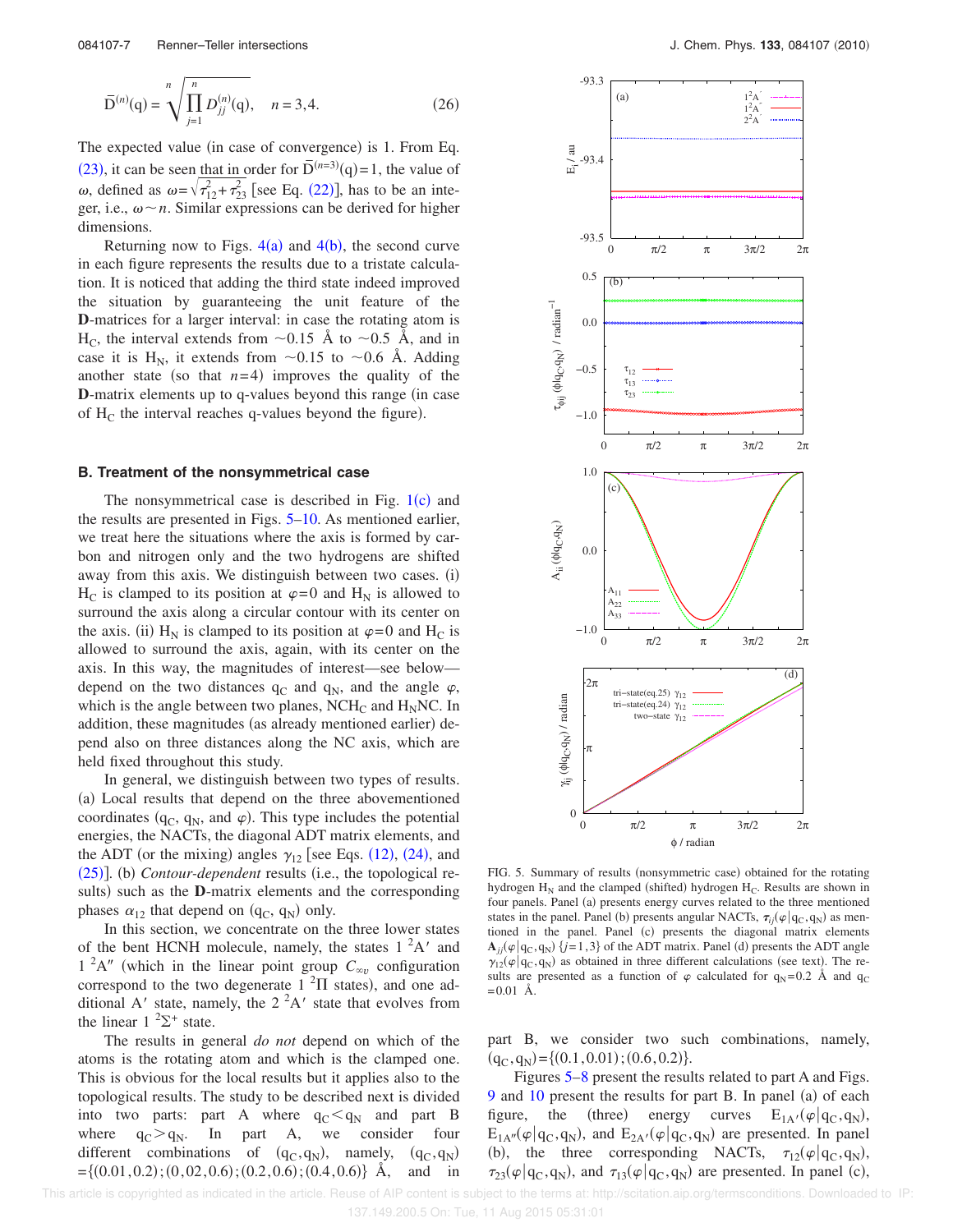

FIG. 6. The same as Fig. 5 but for  $q_N = 0.6$  Å and  $q_C = 0.02$  Å.

the diagonal elements of the corresponding **A**-matrices,  $A_{11}(\varphi | q_C, q_N)$ ,  $A_{22}(\varphi | q_C, q_N)$ , and  $A_{33}(\varphi | q_C, q_N)$  are presented and in panel (d), the two-state ADT angles  $\gamma_{12}(\varphi|q_C, q_N)$  calculated by solving Eq. (12) and the two tristate ADT angles  $\gamma_{12}(\varphi|q_C, q_N)$  calculated once by solving Eq.  $(24)$  and once by solving Eq.  $(25)$  are presented.

In general, the results show weak dependence on  $\varphi$  (in particular, when one of the two distances is small. The dependence on  $\varphi$  becomes stronger as the smaller distance of the two increases.

The values  $\alpha_{12}$  of the topological (Berry) phases as calculated for the various cases are presented in Table I. The expected value is  $2\pi$  and it is noticed that as long as the *two* distances  $q_C$  and  $q_N$  are small enough, the deviations from  $2\pi$  are slight. However, when at least one of the distances



FIG. 7. The same as Fig. 5 but for  $q_N = 0.6$  Å and  $q_C = 0.2$  Å.

increases significantly, the deviations become apparent, in particular, for the two-state treatment (however, all values are in the proximity of  $2\pi$ ).

We present in six figures almost *similar* results and the reason for that is to convince the reader that the *novel* Berry phases as obtained in these six significantly different situations are not accidental but demonstrate *internal* consistency. We showed here as well as in previous articles<sup>1,2</sup> that RT intersections yield **D**-matrices that are unit matrices. Thus the results of having unit **D**-matrices and Berry phases being  $\sim$ 2 $\pi$  are consistent.

# **III. CONCLUSIONS**

The study presented in this article can be considered as a continuation of a previous study carried out for the  $C_2H_2^+$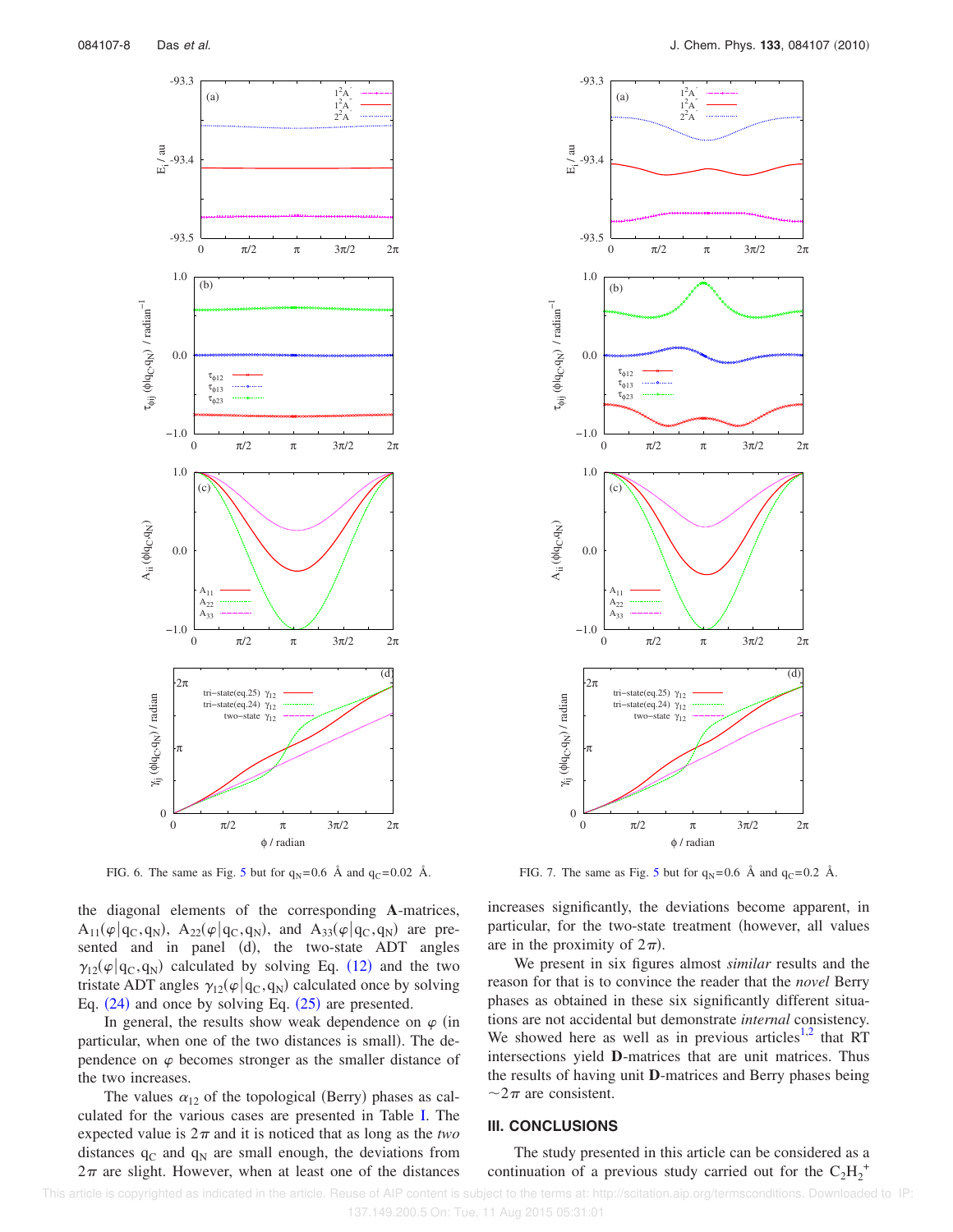

FIG. 8. The same as Fig. 5 but for  $q_N = 0.6$  Å and  $q_C = 0.4$  Å.

cation. $^{2}$  To some extent, the findings are similar but there are also significant differences. We start by briefly summarizing the main features that are common to the two studies and then refer to the differences between them.

The fact that a tetra-atomic system contains more atoms than the triatomic system provides additional possibilities, which make their study more interesting. In the case of a triatomic system, topological RT effects are revealed when one atom surrounds the axis formed by the two other atoms.<sup>1</sup> In the case of tetra-atomic systems, topological effects are revealed when one atom surrounds the *triatom* axis, namely, the so called symmetrical case [Fig.  $1(b)$ ] or when it surrounds an axis formed by two atoms and the third atom is shifted away from that axis, namely, the nonsymmetrical case [Fig.  $1(c)$ ].



FIG. 9. Summary of results (nonsymmetric case) obtained for the rotating hydrogen  $H_C$  and the clamped (shifted) hydrogen  $H_N$ . The rest is the same as Fig. 5 but for  $q_N = 0.01$  Å and  $q_C = 0.1$  Å.

The similarity between the two tetra-atomic studies is that for the symmetrical case, they both supply the expected results, namely, they reveal the existence of RT intersections along the collinear arrangement (which is characterized by the fact that the **D**-matrices are unit matrices). We may go one step further and say that the two studies yield similar results even for the nonsymmetrical cases in the sense that they both reveal the existence of *seams* of degeneracy points along the remaining triatomic axis. In other words shifting one atom away from the collinear axis is not enough to *abolish* topological effects produced by the *original* tetra-atomic axis (and in this sense the two systems are similar). However, as already elaborated in the Introduction, our previous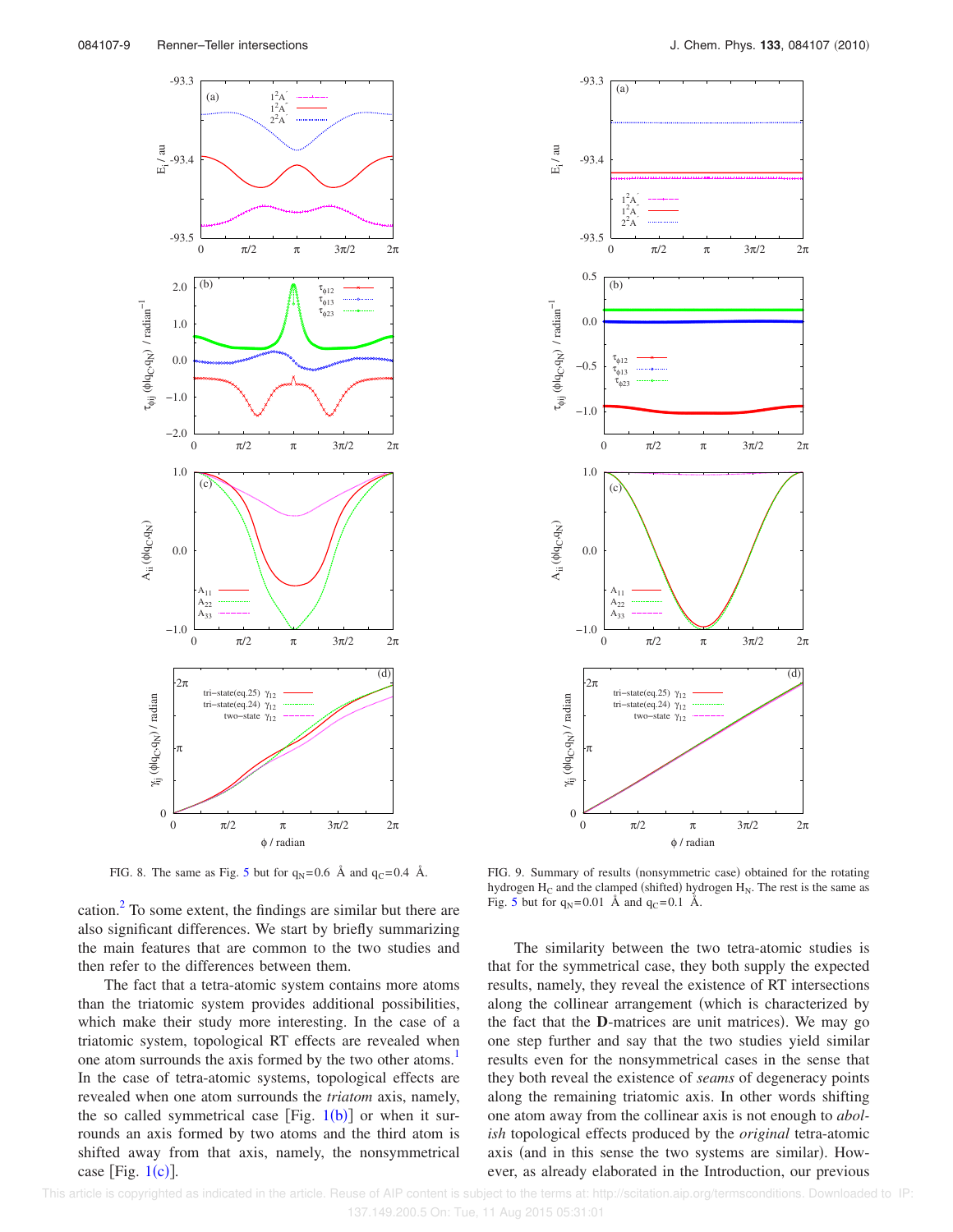

FIG. 10. The same as Fig. 9 but for  $q_N = 0.2$  Å and  $q_C = 0.6$  Å.

study (on the  $C_2H_2^+$  ion) indicated that for the nonsymmetrical case the remaining collinear triatom axis becomes a line (seam) of JT conical intersection, thus yielding a nonunit **D**-marix (namely,  $D_{11}=D_{22}=-1$  and  $D_{33}=1$ ). Here, for the  $H<sub>2</sub>CN$  molecule, we find that shifting one atom away from collinearity leaves the RT intersection unchanged. In other words, the collinear tetra-atomic and the collinear triatomic axes both form unit **D**-matrices.

We did not pursue this study to find out why the two tetra-atomic systems behave so differently for the nonsymmetrical case. It could very well be that this behavior is associated with the strength of the hydrogen bonds of the two molecules. Since the hydrogen bonds in the case of

TABLE I. Topological (Berry) phases.

| Shift<br>$(\AA)$ |       | $q_N$ | Two-state<br>Equation $(12)$ | Three-state   |                 |
|------------------|-------|-------|------------------------------|---------------|-----------------|
|                  | $q_C$ |       |                              | Equation (24) | Equation $(25)$ |
| $A^a$            | 0.01  | 0.2   | 6.06                         | 6.27          | 6.27            |
|                  | 0.02  | 0.6   | 4.83                         | 6.12          | 6.12            |
|                  | 0.2   | 0.6   | 4.87                         | 6.11          | 6.11            |
|                  | 0.4   | 0.6   | 5.00                         | 6.13          | 6.13            |
| $R^b$            | 0.1   | 0.01  | 6.22                         | 6.28          | 6.28            |
|                  | 0.6   | 0.2   | 5.22                         | 5.90          | 5.87            |

<sup>a</sup>A applies to  $q_N$ > $q_C$ .

 ${}^{\rm b}$ B applies to  $q_{\rm N}$  <  $q_{\rm C}$ .

 $H<sub>2</sub>CN$  are much stronger, it is expected that this molecule is more robust and therefore is likely to maintain its topological features in more extreme situations.

Finally we elaborate briefly on the new definition of the (topological) Berry phases in case of three interacting states. So far Berry phases, within the time-*independent* formulation, are well defined for two isolated interacting states only.<sup>9,10</sup> In the present study we established for the first time that the mixing angles  $\gamma_{12}(\varphi|q_C, q_N)$ , as obtained by solving Eqs.  $(24)$  and  $(25)$ , may yield meaningful physical phases  $\alpha_{12}$  that could be identified as the Berry phases for situations where three states are strongly interacting. The fact that the concept of topological phase still pertains in such situations it becomes important to determine the fate of *degeneracy* lines (seams) due to the additional interactions of upper states. In all our calculations so far, we relied on the **D**-matrices to tell us what kind of intersections is encountered.

In our recent study of  $H_2C_2^+$ , varying the hydrogen distances,  $q_1$  and  $q_2$ , indicate different types of intersections, which were exposed just by calculating the corresponding **D**-matrices.<sup>2(a)</sup> In the present case of  $H_2CN$ , this type of calculation is not satisfying because unit **D**-matrices are not informative enough as contours which miss the topological intersections will also yield unit **D**-matrices. In other words, RT intersections and nontopological intersections both yield unit D-matrices. However, the tristate topological (Berry) phases  $\alpha_{12}$  for the two situations are different: in the first case this phase equals  $2\pi$  and in the second zero. Consequently, we calculated the corresponding three-state Berry phases to find out if they are always  $2\pi$  or for some situations they switch to become, e.g., zero. According to Figs. 5–10 and the results in Table I, we notice that these phases are consistently  $\sim 2\pi$ , thus the RT parabolic intersections are maintained for all combinations of  $q_N$  and  $q_C$  presented in this article. It is expected that the larger are the collinear molecules, the situation may become gradually more complicated because of numerous possible partial groupings of atoms.

## **ACKNOWLEDGMENTS**

A.D. acknowledges CSIR, India, for a junior research fellowship. D.M. acknowledges CRNN [conv/002/ NanoRAC(2008)], University of Calcutta, and S.A. acknowl